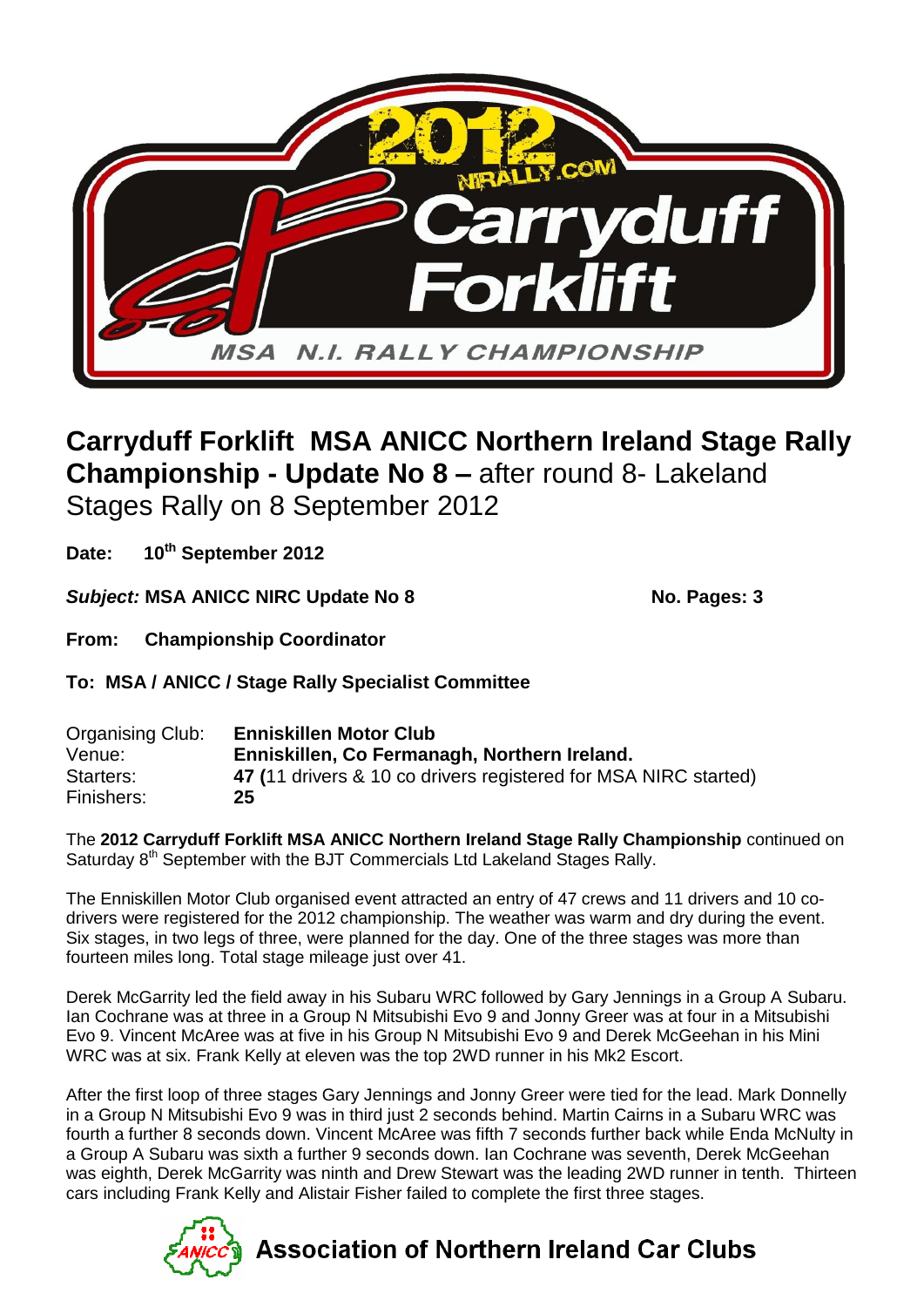At the end of the fifth stage Jennings held a 2 second lead over Greer who was just 3 seconds in front of Donnelly. It was all to play for on the final fourteen mile stage.

Jonny Greer was fastest through the final stage 12 seconds faster than anyone else and arrived back in Enniskillen as the winner. Mark Donnelly was in second place, and the Group N winner, 24 seconds behind. Martin Cairns finished third just 1 second back. Derek McGeehan finished fourth 1 minute and 22 seconds behind him. Derek McGarrity finished fifth 3 seconds further back and Ian Cochrane finished sixth another 3 seconds back. The top 2WD finisher was Eugene Devine in his Mk 2 Escort who was eleventh. Gary Jennings and Drew Stewart both went off on the final stage and failed to finish.

A very good event that was closely fought throughout the day. The NI Championship overall winner was not decided so the Bushwhacker Rally which is the final round in two weeks time will be very interesting.

At the end of the event fuel samples were taken from four of the leading championship runners and these will be sent to MSA for testing. Results will therefore be provisional pending the outcome of these tests.

Top 6 finishers:

- 1. Jonny Greer/Gordon Noble Mitsubishi Evo 9 40.52
- 2. Mark Donnelly/Sean Ferris Mitsubishi Evo 9 41.16
- 3. Martin Cairns/Kevin Flanagan Subaru WRC 41.17
- 4 Derek McGeehan/Damien Connolly Mini WRC 42.39
- 5. Derek McGarrity/James McKee Subaru WRC 42.42
- 6 Ian Cochrane/Ray Fitzpatrick Mitsubishi Evo 9 42.45

There were no competitors entered in the Ford Fiesta Sporting Trophy Ireland section.

## **Championship Class leaders after Round 8 :-**

- Class 1 Michael Nutt Sean Topping
- Class 2 Trevor Ferguson David McElroy
- Class 3 Glen Irwin Rodney Wilson
- Class 4 Simon Hemphill Ciaran McMenamin
- Class 5 Robert Erwin Jimmy Graham
- Class 6 Andrew Bustard David Young
- Class 7 Drew Stewart David White
- Class 8 David Armstrong Steven Dowds
- Class 9a Ray Brammer Damien Fleming
- Class 9b Derek McGeehan James McKee
- Class 10 No competitors registered
- Class 11 Andy Johnson Jim McSherry

**Overall Leaders:** – Derek McGarrity – James McKee

**Sunoco MSA NI Group N Championship Leaders**: Trevor Ferguson/David McElroy

**MSA NI 2wd Championship Leaders**: Drew Stewart/David White

**MSA NI Junior Championship Leader**: Kyle Orr

**M E Crowe MSA NI Ladies Championship Leader**: Co-driver Lesley McGaffin

**Montgomery Motorsport Historic Championship Leaders**: Andy Johnston/Jim McSherry

**Ford Fiesta Sport Trophy Leaders:** Ian Graham/Averil Morton and Brian Crawford

The next, and final, round of the **MSA ANICC Northern Ireland Stage Rally Championship** will be the Bushwhacker Rally on 22nd September 2012.



## **Association of Northern Ireland Car Clubs**